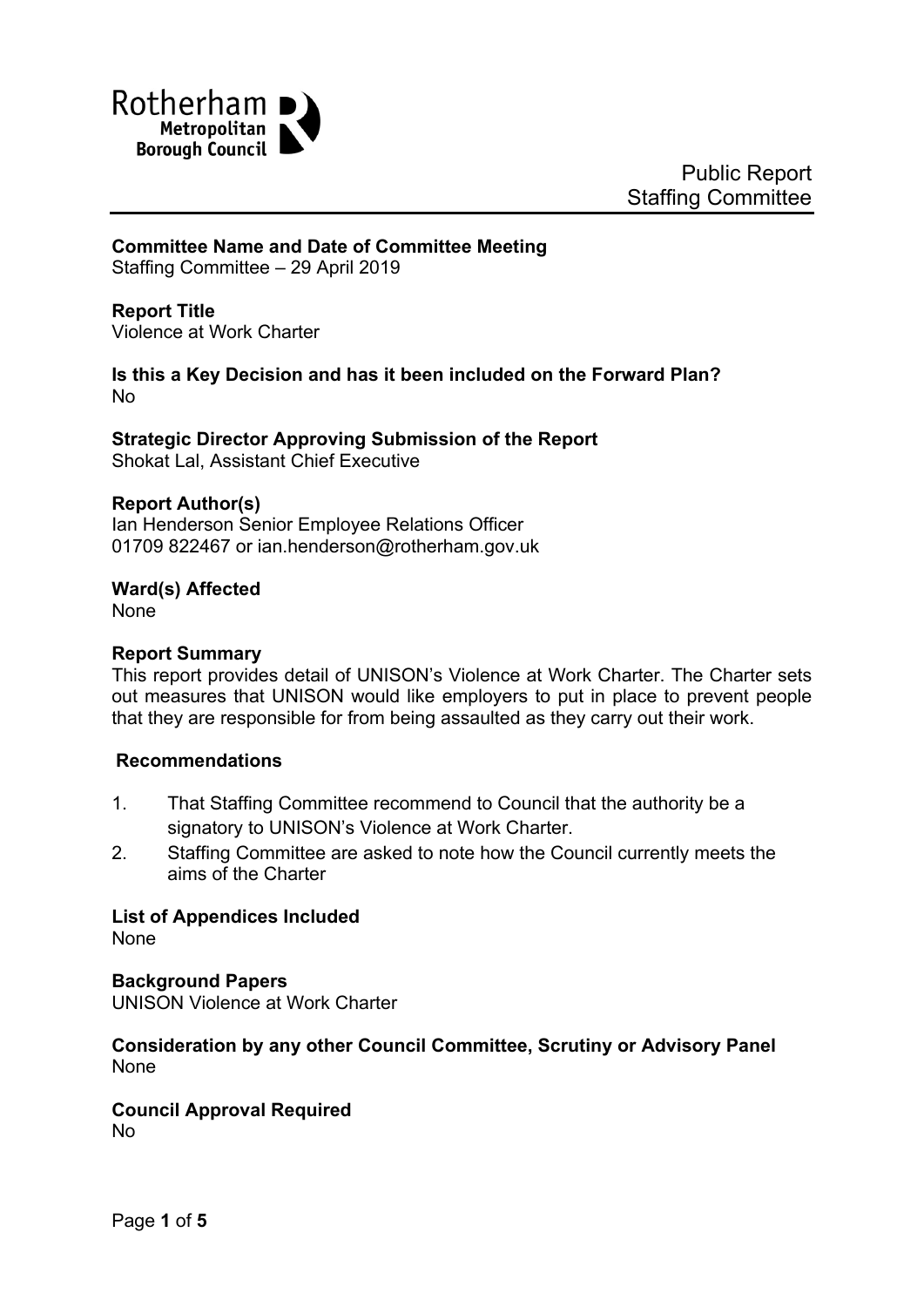# **Exempt from the Press and Public**

No

# **[Violence](#page-0-0) at Work Charter**

### **1. Background**

- 1.1 In 2015 UNISON surveyed its members and found that 48% of those working in the community and voluntary sector had experienced an incident of violence or aggression at work in the previous two years, whilst 27% felt threatened by violence or aggression at work.
- 1.2 Incidents included staff being physically or verbally abused, being punched, pushed and kicked, threatened with weapons and held against their will.
- 1.3 In common with the Health and Safety Executive, UNISON defines violence at work as "any incident in which an employee is abused, threatened or assaulted in circumstances relating to their work".
- 1.4 UNISON wants to work with employers to put in place a basic level of monitoring, support, safeguards and training.
- 1.5 To qualify for the UNISON Violence at Work Charter mark, employers must meet ten standards. It should be noted that the Council's current practices are in line with the key principles of the Charter and are covered by the Health & Safety Policy (referenced in **bold** text):
	- 1. The employer has a written violence and aggression at work policy which is available to all staff **(published on intranet and forms part of induction process)**. The policy should also cover lone working **(point 3.19)**
	- 2. Responsibility for implementing these policies lies with a senior manager **(section 1 and 2)**
	- 3. Measures are taken to prevent staff working in isolated buildings, offices or other work areas on or off site
	- 4. Staff are encouraged to report all violent incidents and they are told how to do this **(section 3.1, 3.28 and intranet pages)**
	- 5. The employer collects and monitors data on violent incidents on a regular and ongoing basis **(2.9 and 2.10)**
	- 6. Where they are in place, union safety reps are able to access this data and are consulted on solutions to issues relating to violence in the workplace **(2.11)**
	- 7. Thorough risk assessments are conducted for staff placed in vulnerable situations **(3.27 and 4.0)**
	- 8. The employer has in place support pathways for staff who are victims of violence at work, so that they know where to turn for advice and support **(Health & Safety Team, Employee Assistance Programme)**
	- 9. Training to ensure staff are aware of the appropriate way to deal with threatening situations **(3.35)**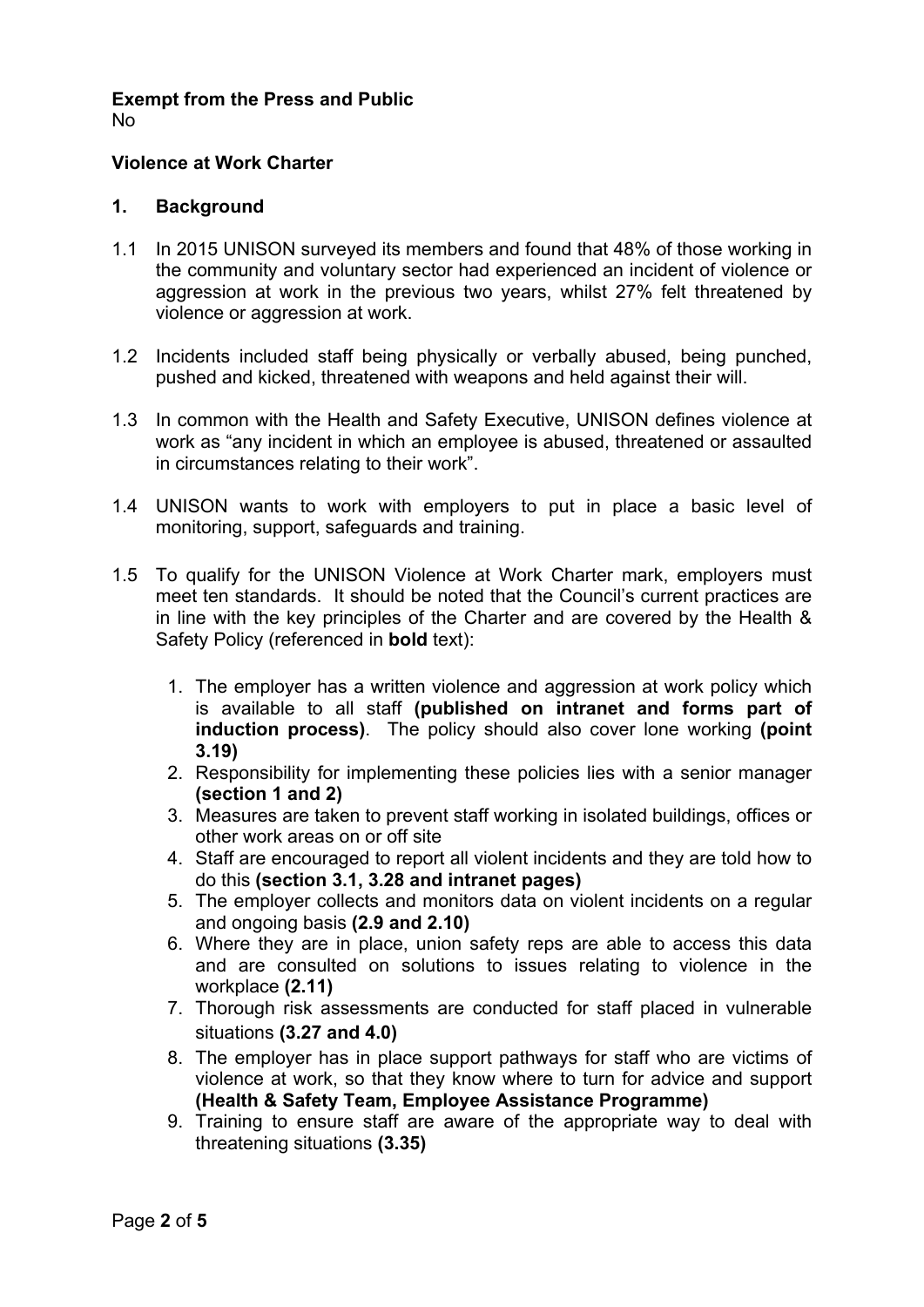10.Where appropriate, independent counselling services are available to staff who are the victims of violence at work **(Employee Assistance Programme)**

### **2. Key Issues**

- 2.1 As part of highlighting the Charter there is one minor point where Council practice doesn't appear to fully conform:
	- Measures are taken to prevent staff working in isolated buildings, offices or other work areas on or off site
- 2.2 Council policy states that no employees will be expected to carry out any activity, which poses an unacceptable risk either to themselves or to other persons **(3.42)** and includes lone working protocols. Managers are required to undertake risk assessments to ensure that appropriate precautions are in place to protect employees and others.

### **3. Options considered and recommended proposal**

- 3.1 Not to adopt the Charter.
- 3.2 The recommended option is to adopt the Charter at Council. The first point of the Charter includes lone working, which appears at odds to the third point highlighted in point 2.1 above. However, Council policy allows for appropriate assessment of risks for lone working, including mitigating any specific risks associated with 'working in isolated buildings, offices or other areas on or off site'.

### **4. Consultation on proposal**

- 4.1 Consultation has been undertaken with Cllr Alam who supports the adoption of the Charter.
- **5. Timetable and Accountability for Implementing this Decision**
- 5.1 There is no set timescale for implementation. The Council already operates in the spirit of the Charter so there would be no change to existing policy or implications for agreeing to adopt.

### **6. Financial and Procurement Advice and Implications (to be written by the relevant Head of Finance and the Head of Procurement on behalf of s151 Officer)**

- 6.1 There are no financial implications.
- 6.2 There are no direct procurement implications associated with this report.

# **7. Legal Advice and Implications (to be written by Legal Officer on behalf of Assistant Director Legal Services)**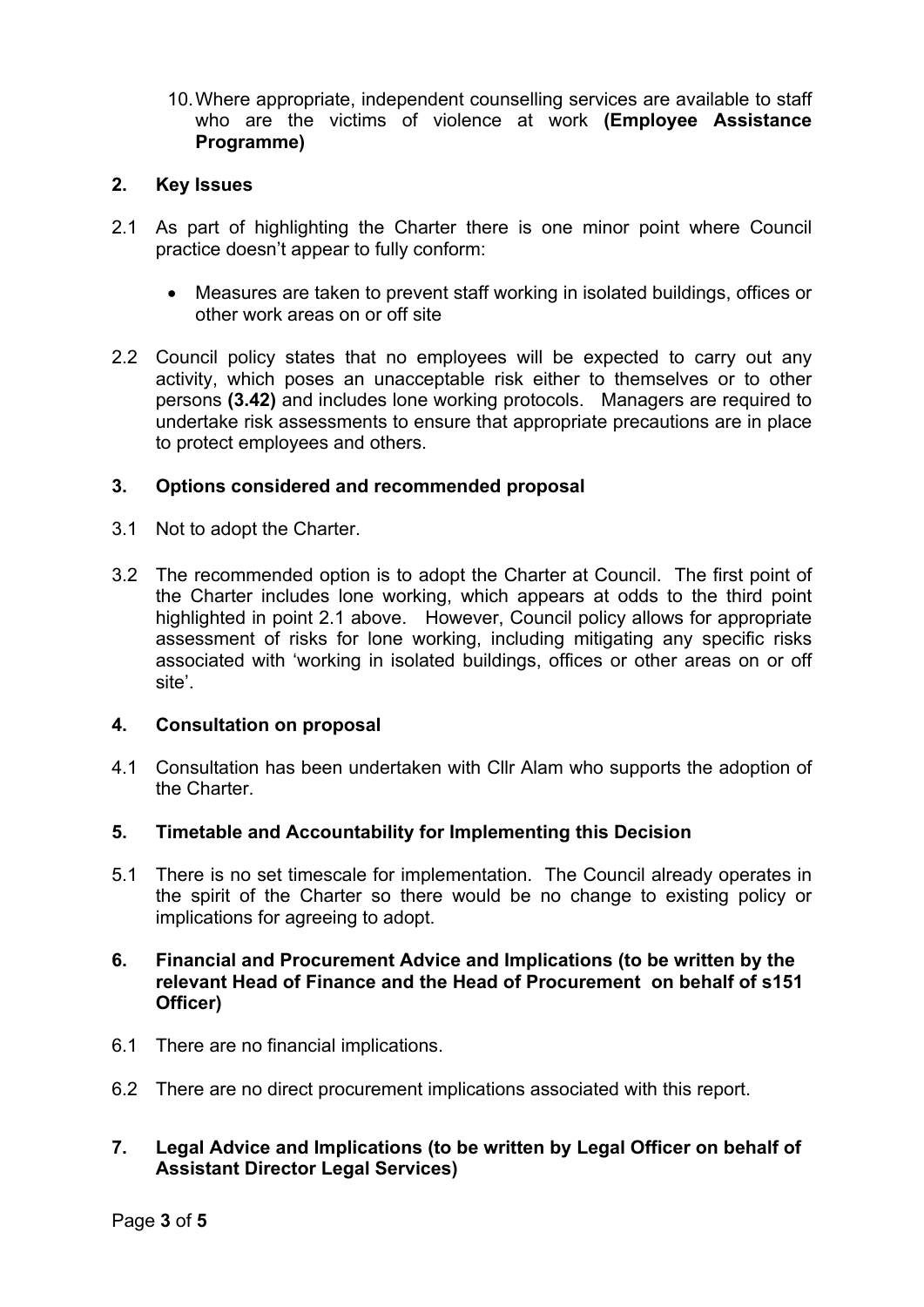7.1 There are no direct legal implications from this report. The Charter would help facilitate RMBCs duty to provide a safe working environment for its employees.

# **8. Human Resources Advice and Implications**

8.1 The Charter supports the standards of Health and Safety operated by the Council to protect employees.

## **9. Implications for Children and Young People and Vulnerable Adults**

9.1 The Charter would apply to all employees across the Council.

# **10. Equalities and Human Rights Advice and Implications**

- 10.1 In making any decision the Council is required to have due regard to its equalities duties and in particular with respect to the Equality Act 2010, section 149, part 11 of the public sector duty:
	- a) eliminate discrimination, harassment, victimisation and eliminate any other conduct that is prohibited by or under the Act,
	- b) advance equality of opportunity between persons who are a protected characteristics and persons who do not share it and to
	- c) foster good relations between persons who share a relevant protected characteristic and persons who do not share it.
- 10.2 The recommendation before the Council will not have any adverse impact on anyone with one or more protected characteristics, namely age, disability, gender reassignment, pregnancy and maternity, race, religion or belief, sex and sexual orientation

### **11. Implications for Partners**

11.1 There are no implications for Partners.

### **12. Risks and Mitigation**

12.1 There is no risk associated in adopting the Charter.

### **13. Accountable Officer(s)**

Shokat Lal Assistant Chief Executive Lee Mann Assistant Director Human Resources

Approvals obtained on behalf of:-

|                                 | <b>Named Officer</b> | <b>Date</b>         |
|---------------------------------|----------------------|---------------------|
| Chief Executive                 |                      | Click here to enter |
|                                 |                      | a date.             |
| Strategic Director of Finance & | Judith Badger        | 12/04/19            |
| <b>Customer Services</b>        |                      |                     |
| $(S.151$ Officer)               |                      |                     |